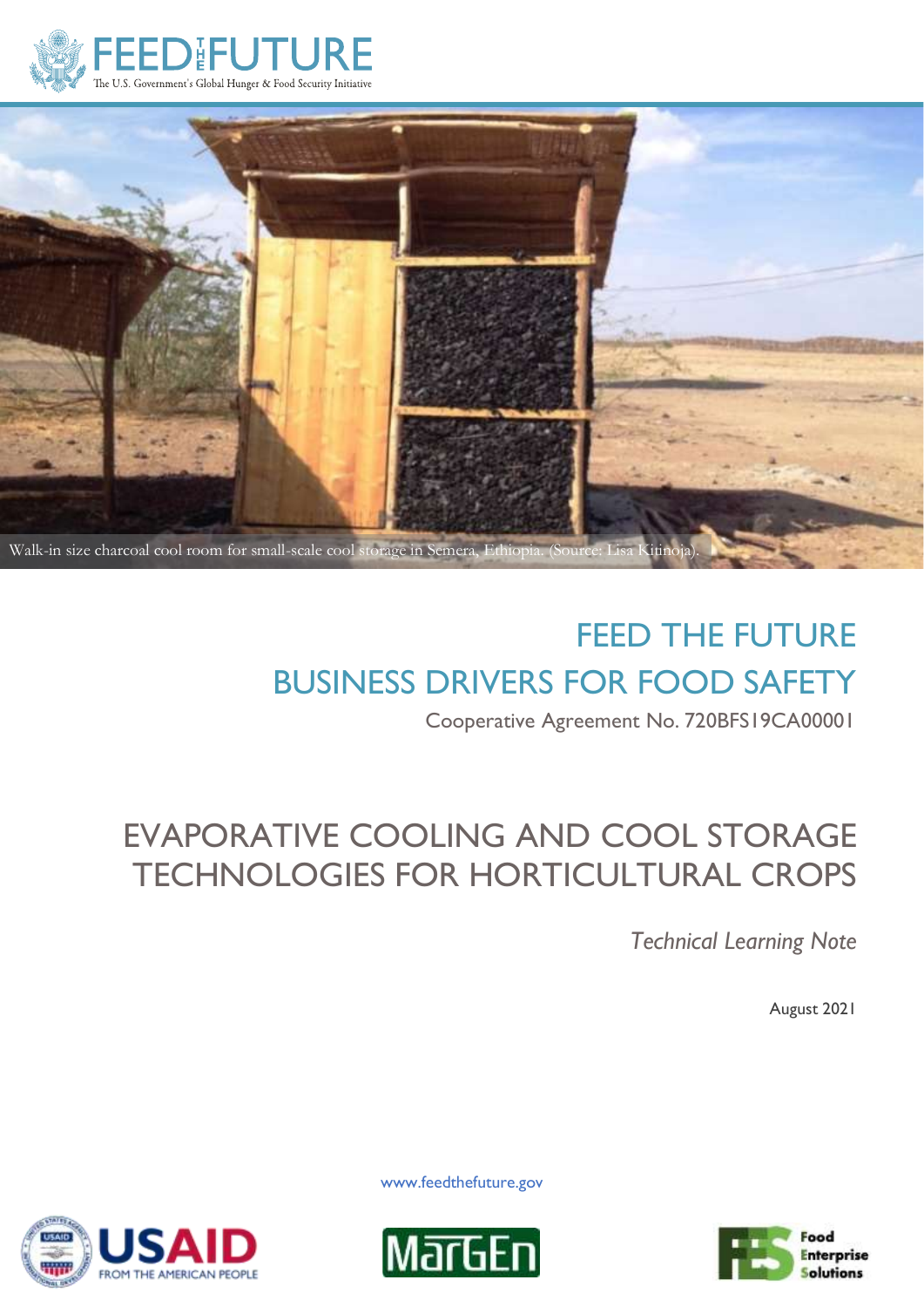#### **Authors**

Mohammed Razu Ahmed, MarGEn Lisa Kitinoja, The Postharvest Education Foundation Vijay Yadav Tokala, The Postharvest Education Foundation

#### **Recommended Citation**

Ahmed, M.R., Kitinoja, L., & Tokala, V.Y. (2021). *Evaporative Cooling and Cool Storage Technologies for Horticultural.* A report produced for Feed the Future Business Drivers for Food Safety, funded by USAID, and implemented by Food Enterprise Solutions. Arlington, Virginia, USA.

#### **Acknowledgements**

This work was supported by Feed the Future Business Drivers for Food Safety, funded by USAID and implemented by Food Enterprise Solutions (FES). Contributions by the team at FES included initial conceptualization by the Principals Russ Webster, Roberta Lauretti-Bernhard, and Thoric Cederström; and formatting and editing by Jenna Borberg and Hallie Powell. The authors would like to acknowledge the following people for their contributions to this work:

- Rwubatse Bernard, Local Consultant, Rwanda
- Dieng Elhadji Omar, Local Consultant, Senegal
- Sefu Gerefa Edo, Local Consultant, Ethiopia
- Subedi Padam Bahadur, Local Consultant, Nepal

#### **Disclaimer**

This publication is made possible by the generous support of the American people through the United States Agency for International Development (USAID). The contents are the responsibility of the authors and do not necessarily reflect the views of USAID or the United States Government.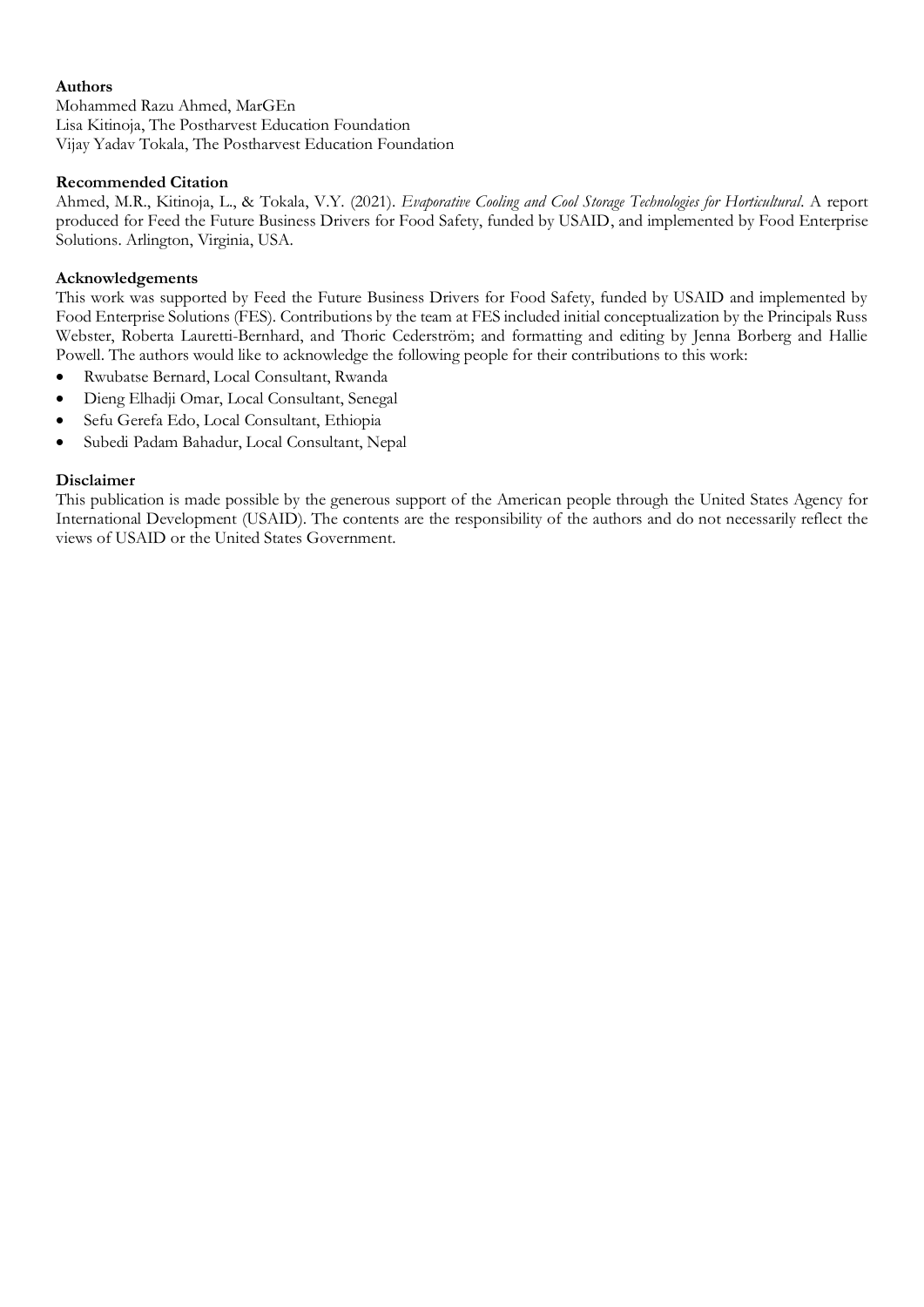#### **Introduction**

Horticulture crops are a good source to ensure nutritional security, and they also play a significant role in income generation by providing opportunity for a range of small business activities (Demmler, 2020). However, nutrient levels of fresh fruit and vegetables begin to decline gradually once harvested, due to their high water content (about 90%), contributing to deterioration and decay. Deterioration of fresh produce starts from the moment it is harvested and continues until it reaches the final consumer. While the optimal storage conditions vary for different fresh produce, many fruits and vegetables are best stored in a cool and humid environment to prevent rot and dehydration (McGregor 1989). The storage conditions and temperature management along the supply chain play a key role in preventing postharvest losses, and the cold chain management should start right from the time the produce is harvested.

MarGEn conducted a Commodity System Assessment Methodology (CSAM) study in Ethiopia, Rwanda, Senegal, and Nepal for the Feed the Future Business Drivers for Food Safety (BD4FS) <sup>1</sup> from September to December 2020 to identify critical postharvest issues in the selected horticulture crops and the potential business opportunities for micro, small, and medium scale enterprises (MSMEs). Most techniques for cooling and storing fruits and vegetables rely on electricity – which is unavailable or unaffordable in most of the rural areas in developing nations – limiting access to effective and affordable postharvest storage options. The evaporative cooling devices that are the subject of this article function without the use of electricity and so are well suited for regions without electricity access or where electricity-dependent cooling and storage technologies are not affordable. The effective and affordable cooling and storage technologies have the potential to prevent food loss, increase access to fresh produce, and create opportunities for additional income generation in off-grid areas and where electricity is intermittent or prohibitively expensive (Basediya et al., 2011).

## **Evaporative cooling systems**

Evaporative cooling occurs by the removal of heat through evaporation of water from the surface of the storage device. The evaporative cooling effect causes a decrease in temperature and an increase in the relative humidity inside the storage device, creating conditions that increase the shelf life of many fruits and vegetables (Kitinoja and Thompson, 2010). Water has to be added at regular intervals to maintain the cooling effect. The watering frequency required can vary from several times a day to only a few times a week, depending on the storage device's material and design as well as the weather conditions. The rate of evaporation of water is highly dependent on ambient humidity. When the ambient humidity is higher, there is a less significant reduction of the interior temperature. Evaporative cooling storage rooms are commonly used for bulk storage of tropical and subtropical crops (such as sweet potatoes) or as small-scale cool chambers for the temporary storage of fruits and vegetables in tropical regions.

Different low-cost self-constructible designs of small-scale, evaporative-cooled pre-cooling and storage units were reviewed by Kitinoja and Thompson (2010). The evaporation of water in these cooling units can be achieved either by passively or actively using a fan. In the present article, some popular passive evaporative cooling storage units to reduce postharvest losses are discussed.

## **Zero Energy Cooling Chamber (ZECC)**

A ZECC is a low-cost passive cooling chamber constructed from locally available materials including bricks, sand, wood, straw, gunny or burlap sack, and twine. The brick ZECC was originally developed in India in the early 1980s (Roy and Khurdiya 1985) to address fruit and vegetable postharvest losses, especially in rural areas without electricity. ZECC design is composed of a double brick wall structure, supported by a base layer of brick, and covered with a straw mat. The space in between the two brick walls is filled with clean river sand, which retains the water that is added. Inside the ZECC, food is placed in unsealed plastic crates or containers, to keep the produce off the ZECC's floor, allow them to breathe, and allow for the circulation of cool, humid air inside the device (Figure 1). A water source is arranged or manually poured to always keep the sand saturated when it is in use (Figure 2). The storage capacity is around 1 MT and during the hot summer months, this chamber can maintain an inside temperature between 15 to 18 °C lower than the ambient temperature and relative humidity of about 95 %. The cost and benefit calculations for the usage of ZECC installed in Rwanda are presented in Table 1.

An evaporative cool room, a larger version of the ZECC, has been designed by Indian Agricultural Research Institute (IARI) and constructed by Central Institute of Post-Harvest Engineering and Technology (CIPHET), Ludhiana, India as a small cold room (6 to 8 MT capacity) and needs only the addition of a small water pump and a ventilation fan at the roofline (similar to the vent fans used in greenhouses). Since relatively large amounts of material are required to construct these cold storage chambers, they may be most practical when handling high-value products.

<sup>&</sup>lt;sup>1</sup> BD4FS is a multi-country Feed the Future project funded by USAID and implemented by Food Enterprise Solutions (FES).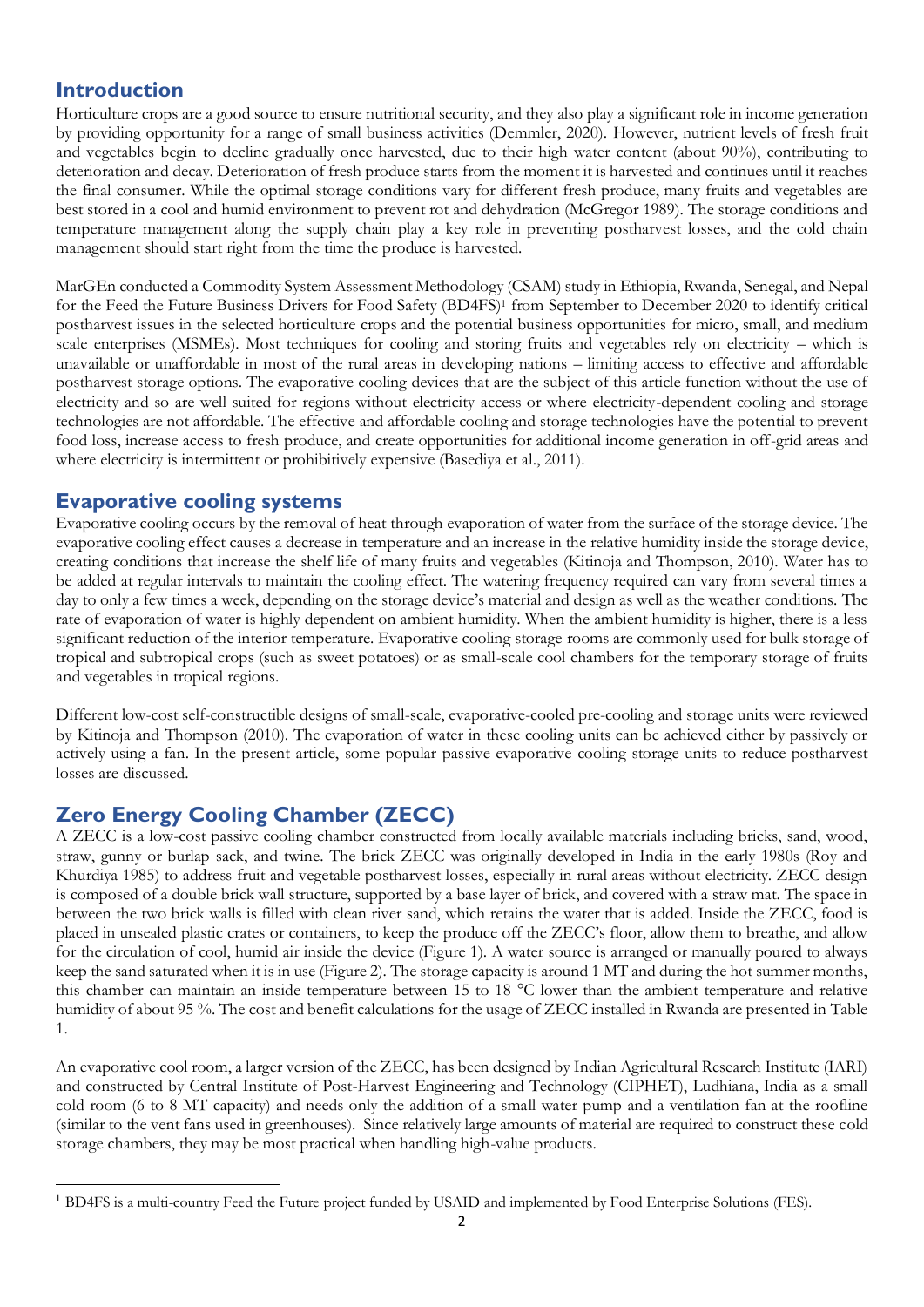## **Zero Energy Cellar Storage**

Traditional cellar storages are widely used in higher elevation regions and some European nations to be able to eat fruit and vegetables during the winters. The cellar storage uses natural cooling and insulation of the earth to maintain stable cool temperatures and high humidity in the chambers. It not only keeps the fruit cool during summers but also protects them from freezing temperatures during the winter months.

It has been proved to be an effective and cost-efficient technology to store fruits and vegetables in hilly areas of Nepal. Apple, citrus fruits, and potatoes can be stored for up to 3-6 months while maintaining ideal quality (HVAP, 2021). It is a double-walled mud-mortar structure with a cavity filled with sand and a pipeline is arranged to keep the sand wet while in use. Usually, three sides of this structure are enclosed in the earth or two-thirds of the structure is laid at underground level. The chambers can reduce temperatures by 4 to 7° C and maintain relative humidity as high as 95% (HVAP, 2021). The capacity of the structure can be up to 15 MT and can be operated even in absence of electricity (Figure 3).

## **Charcoal Cool Room**

A charcoal cool room is a type of walk-in storage chamber made of an open timber frame with sides filled with charcoal, which is continuously kept moist. The timber frames are fixed with chicken-wire mesh leaving up to a 10 cm gap for charcoal to be filled. The charcoal should not be compressed or packed down while filling as it would reduce free air movement across the wall. The roof can be constructed using a plastic sheet, thatch made of grass or banana leaves, or any durable material to provide protection from possible heavy rains. The door should be fitted to open outwards so that the interior space is efficiently utilized. The temperatures inside the cooling structure can be maintained at about 5-10° C lower than the ambient temperature, depending upon the prevailing climatic conditions. When warm dry air when passes through the moist charcoal, it draws energy from the surroundings and produces a cooling effect inside the chamber. It is best suited in warm regions with low atmospheric humidity.

## **Conclusions**

In rural areas of developing nations, the supply of electricity is often erratic and cooling technologies that require electricity may not be feasible options. Depending upon the crops being handled and the climatic conditions of the region, evaporative cooling structures are a convenient option for storing horticulture produce for a short duration. Using a suitable storage structure has the potential not only to reduce food losses but also enhances opportunities for additional income generation in off-grid areas.

#### **References:**

- Basediya, A., Samuel, D.V.K., and Beera, V. (2013). Evaporative cooling system for storage of fruits and vegetables-a review. *Journal of Food Science and Technology*, *50*(3), 429-442.
- Demmler, K. M. (2020) The Role of Small and Medium-sized Enterprises in Nutritious Food Supply Chains in Africa. Global Alliance for Improved Nutrition (GAIN). Working Paper Series #2. Geneva, Switzerland. DOI: https://doi.org/10.36072/wp.2
- HVAP (2021). High-Value Agriculture Project in Hill and Mountain Areas (HVAP) Promotion of Zero Energy Cellar Store in Apple Value Chain in Jumla, Nepal. Accessed on 7 March 2021. [http://hvap.asdp.gov.np/downloadfile/Zero\\_Energy\\_Cellar%20Store\\_Apple%20Value%20Chain\\_Jumla%20Nepal\\_](http://hvap.asdp.gov.np/downloadfile/Zero_Energy_Cellar%20Store_Apple%20Value%20Chain_Jumla%20Nepal_1461148731.pdf) [1461148731.pdf](http://hvap.asdp.gov.np/downloadfile/Zero_Energy_Cellar%20Store_Apple%20Value%20Chain_Jumla%20Nepal_1461148731.pdf)
- Kitinoja, L. (2010). Identification of Appropriate Postharvest Technologies for Improving Market Access and Incomes for Small Horticultural Farmers in Sub-Saharan Africa and South Asia. WFLO Grant Final Report to the Bill and Melinda Gates Foundation, March 2010. 318 pp.<http://ucce.ucdavis.edu/files/datastore/234-1847.pdf>

Kitinoja, L., and Thompson, J.F. (2010). Pre-cooling systems for small-scale producers. *Stewart Postharvest Review*, *6*(2), 1-14.

- McGregor, B. (1989). Tropical Products Transport Handbook. USDA Office of Transportation, Agricultural Handbook. Roy, S. K., and Khurdiya, D. S. (1985). *Zero Energy Cool Chamber* (Vol. 43). India Agricultural Research Institute: New Delhi,
- India. Research Bulletin. van Dijk, Niek; Youn Dijkxhoorn, Siem van Merrienboer (2015). SMART Tomato supply chain analysis for Rwanda: Identifying opportunities for minimizing food losses report. Accessed on 7 March 2021. <https://www.yumpu.com/en/document/read/55380329/smart-tomato-supply-chain-analysis-for-rwanda>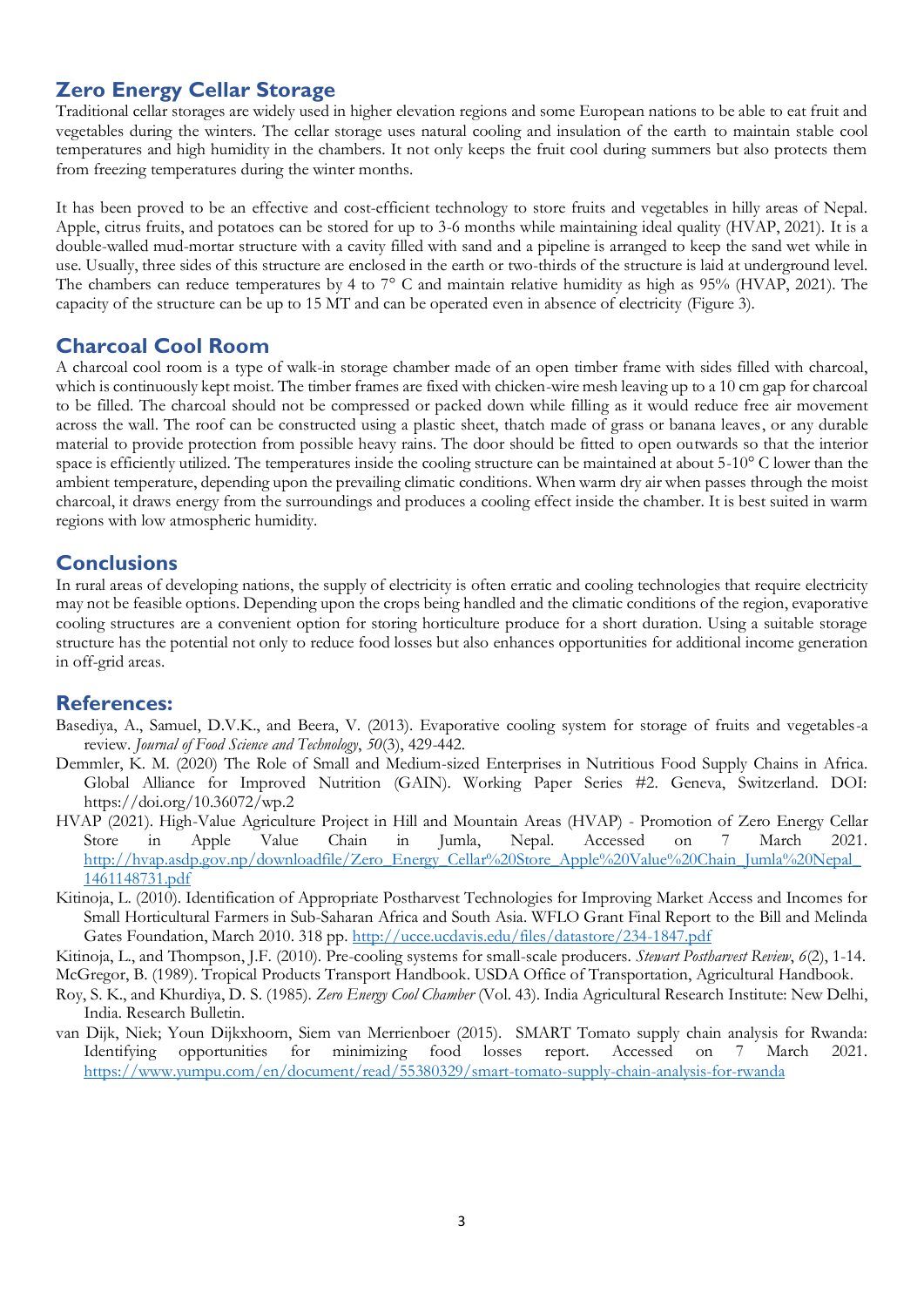

*Figure 1. Design for a 1 MT capacity ZECC (Kitinoja, 2010). Diagram credit: Amity University, India.*



*Figure 2. Manual watering of the sand and brick of a ZECC to activate evaporative cooling for fresh produce storage in Rubona, Rwanda. (Source: Feed the Future Innovation Lab for Horticulture, 2019)*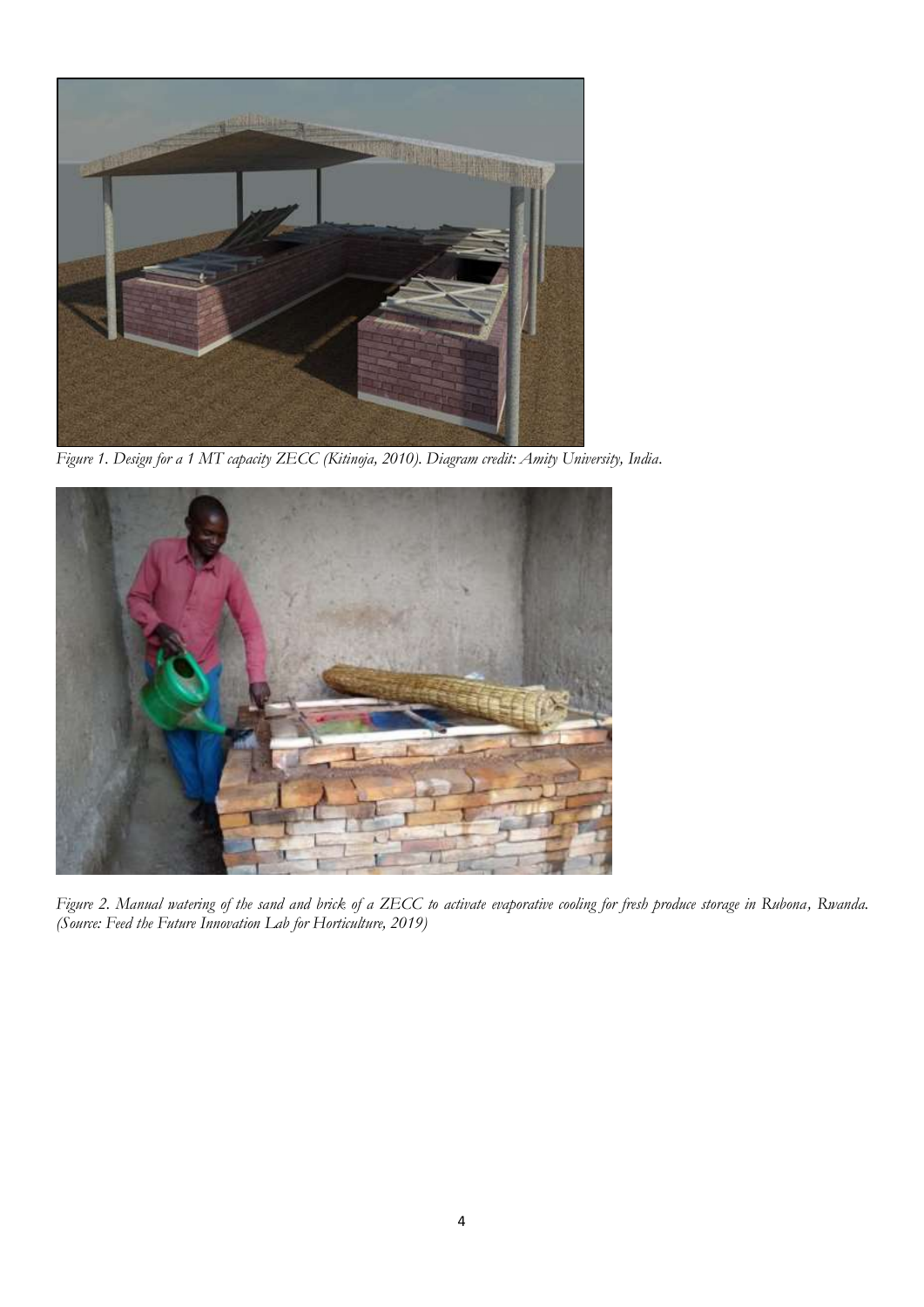

*Figure 3. Two-story cellar storage building managed by the cooperative and inside view in Jumla, Nepal (Source: Padam Bahadur Subedi, Nepal).*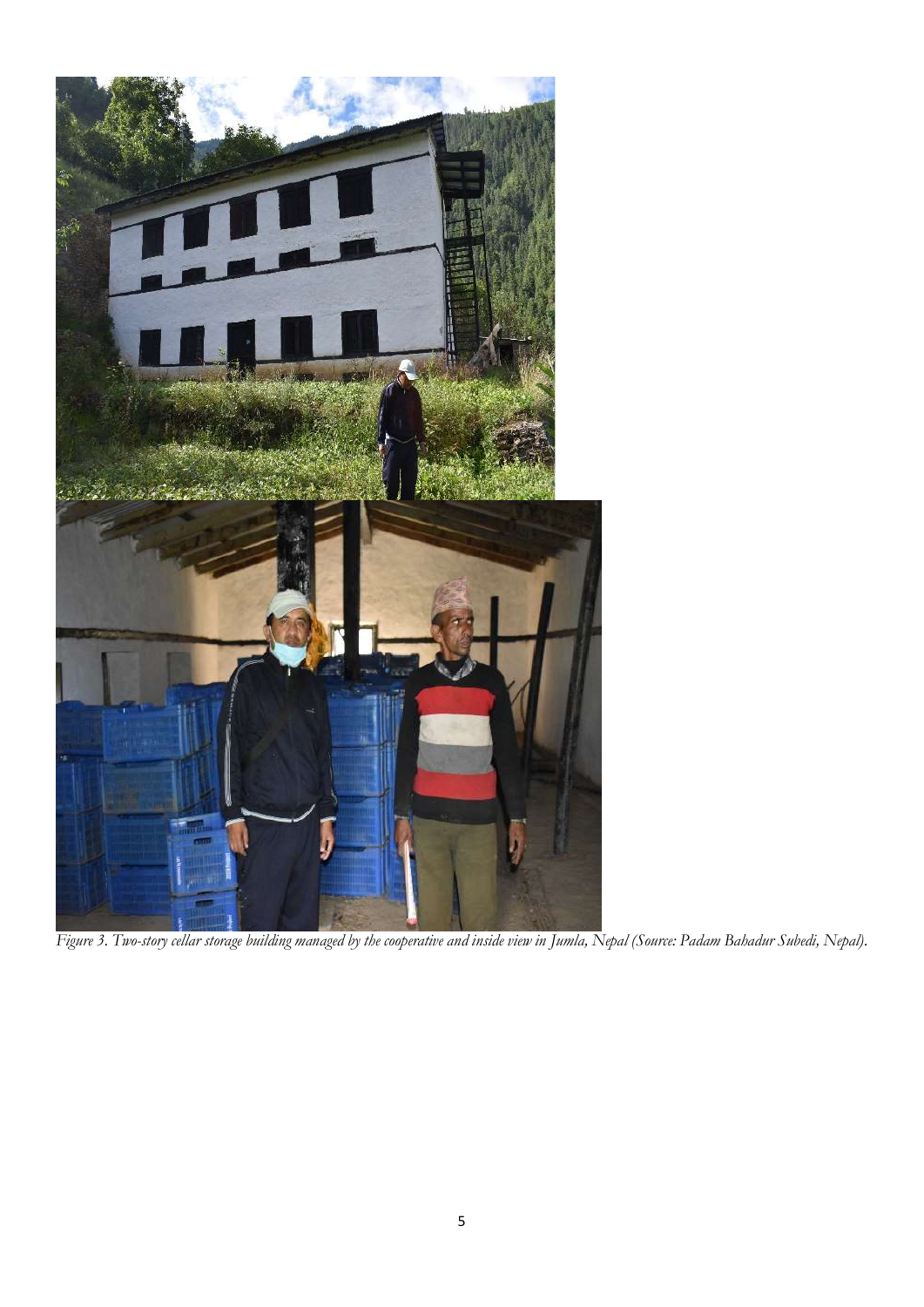

*Figure 4: Walk-in size charcoal cool room for small-scale cool storage in Semera, Ethiopia. (Source: Lisa Kitinoja).*